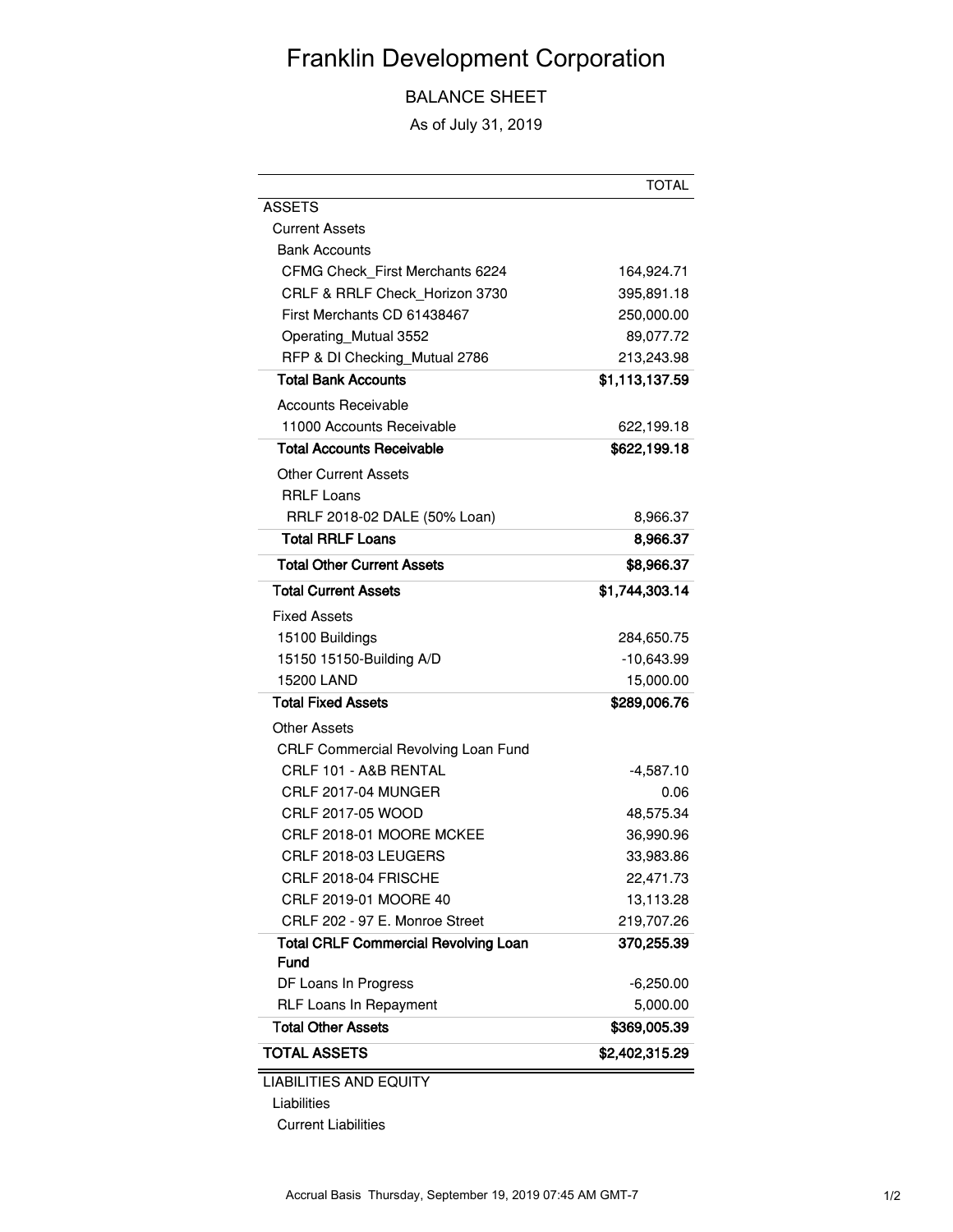|                                                      | <b>TOTAL</b>    |
|------------------------------------------------------|-----------------|
| <b>Other Current Liabilities</b>                     |                 |
| 22000 Property Tax Payable - 351 E.<br>Jefferson St. | 1,846.00        |
| DI 2017-02 SHALE CREEK RDC<br><b>GRANT</b>           | 4,580.22        |
| Due To From Franklin CoWorking                       | 50,523.35       |
| <b>RDC Grants Payable</b>                            | 907,000.00      |
| <b>Total Other Current Liabilities</b>               | \$963,949.57    |
| <b>Total Current Liabilities</b>                     | \$963,949.57    |
| <b>Total Liabilities</b>                             | \$963.949.57    |
| Equity                                               |                 |
| 30000 Opening Balance Equity                         | 400,204.98      |
| 32000 Unrestricted Net Assets                        | $-3,606,017.13$ |
| <b>Fund Balances</b>                                 | 0.00            |
| <b>Restricted Accounts</b>                           |                 |
| <b>CRLF</b>                                          | 500,000.00      |
| <b>DFMG</b>                                          | 500,000.00      |
| RFP & DI                                             | 3,000,000.00    |
| <b>RRLF</b>                                          | 1,000,000.00    |
| <b>Total Restricted Accounts</b>                     | 5,000,000.00    |
| <b>Total Fund Balances</b>                           | 5,000,000.00    |
| Net Income                                           | $-355,822.13$   |
| <b>Total Equity</b>                                  | \$1,438,365.72  |
| <b>TOTAL LIABILITIES AND EQUITY</b>                  | \$2,402,315.29  |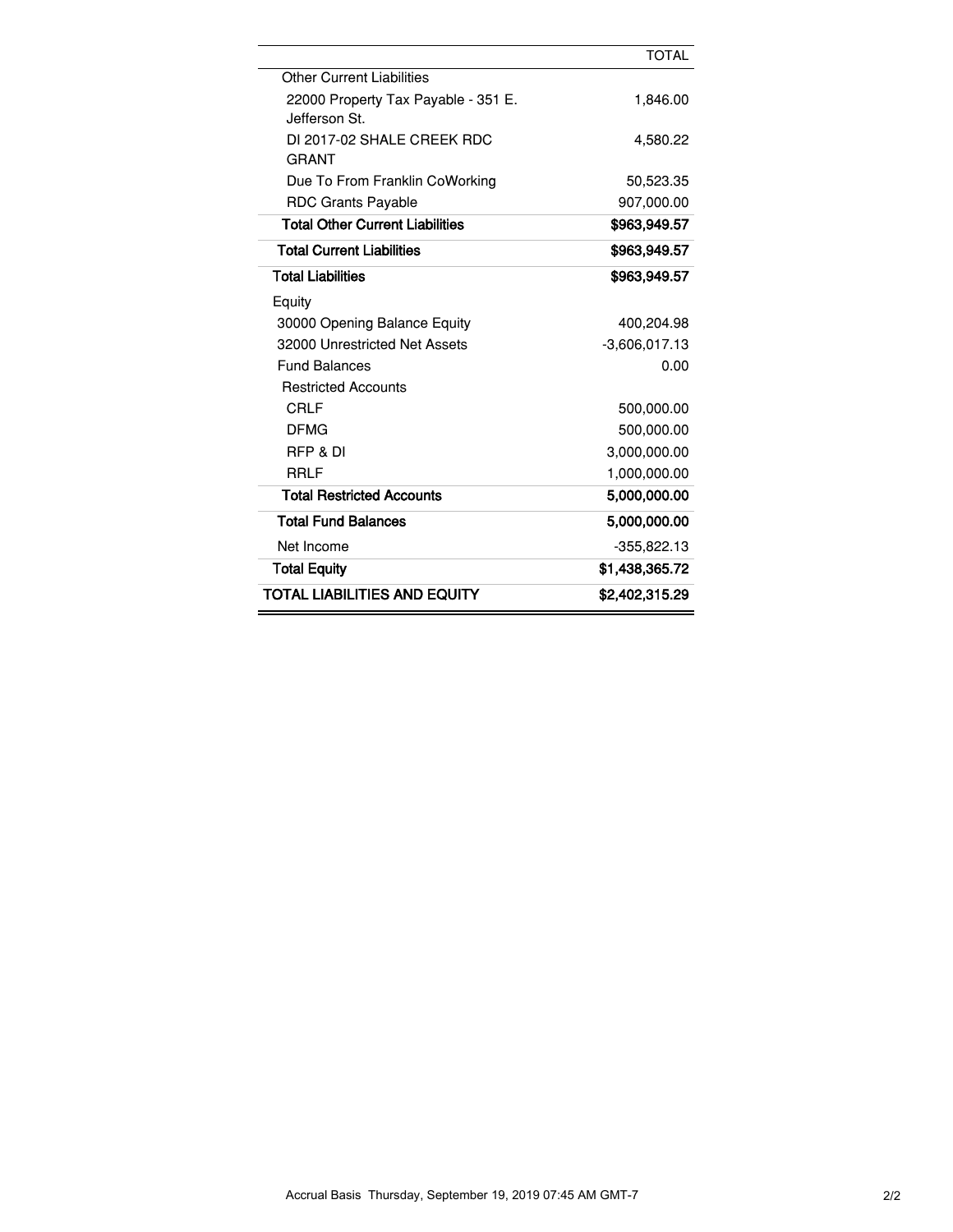## Franklin Development Corporation

BUDGET VS. ACTUALS: 2019 BUDGET - FY19 P&L

January - July, 2019

|                                                 | <b>TOTAL</b>  |               |                    |             |
|-------------------------------------------------|---------------|---------------|--------------------|-------------|
|                                                 | <b>ACTUAL</b> | <b>BUDGET</b> | <b>OVER BUDGET</b> | % OF BUDGET |
| Income                                          |               |               |                    |             |
| 44530 Local Government Grants                   |               | 175,000.00    | $-175,000.00$      |             |
| 46500 Rent Income-351 E. Jefferson              | 15,900.00     | 7,000.00      | 8,900.00           | 227.14%     |
| 47200 Program Income                            |               |               |                    |             |
| 47240 Program Service Fees                      |               |               |                    |             |
| Loan Closing Fee                                | 750.00        |               | 750.00             |             |
| <b>Total 47240 Program Service Fees</b>         | 750.00        |               | 750.00             |             |
| Total 47200 Program Income                      | 750.00        |               | 750.00             |             |
| Interest Income                                 |               |               |                    |             |
| Loan Programs Interest Income                   | 6,094.70      | 4,550.00      | 1,544.70           | 133.95%     |
| <b>Total Interest Income</b>                    | 6,094.70      | 4,550.00      | 1,544.70           | 133.95 %    |
| <b>Tax Certificate Properties</b>               |               | 7,291.69      | $-7,291.69$        |             |
| <b>Total Income</b>                             | \$22,744.70   | \$193,841.69  | \$-171,096.99      | 11.73%      |
| <b>GROSS PROFIT</b>                             | \$22,744.70   | \$193,841.69  | \$-171,096.99      | 11.73%      |
| Expenses                                        |               |               |                    |             |
| 62100 Consulting Services                       |               |               |                    |             |
| 62140 Design Review (DDF & FHI)                 |               | 1,166.69      | $-1,166.69$        |             |
| <b>Total 62100 Consulting Services</b>          |               | 1,166.69      | $-1,166.69$        |             |
| 62800 Occupancy Costs                           |               |               |                    |             |
| 351 E Jefferson St Property Taxes               | 2,884.30      |               | 2,884.30           |             |
| 351 E. Jefferson St. Utilities                  | 2,032.72      | 2,916.69      | $-883.97$          | 69.69%      |
| 351 E Jefferson St Property Insurance           | 2,268.00      |               | 2,268.00           |             |
| Metronet - 351 E. Jefferson Street              | 1,162.39      |               | 1,162.39           |             |
| Total 351 E. Jefferson St. Utilities            | 5,463.11      | 2,916.69      | 2,546.42           | 187.31 %    |
| 62850 351 E. Jefferson-Repairs &<br>Maintenance | 344.50        |               | 344.50             |             |
| <b>Total 62800 Occupancy Costs</b>              | 8,691.91      | 2,916.69      | 5,775.22           | 298.01 %    |
| 65000 Administrative Costs                      |               |               |                    |             |
| 65010 Dues and Subscriptions                    | 255.00        | 262.50        | $-7.50$            | 97.14%      |
| 65020 Postage, Mailing Service                  |               | 29.19         | $-29.19$           |             |
| 65030 Printing and Copying                      | 154.98        | 204.19        | $-49.21$           | 75.90%      |
| 65040 Supplies                                  |               | 70.00         | $-70.00$           |             |
| 65050 Telephone, Telecommunications             |               | 58.31         | $-58.31$           |             |
| 65120 Insurance - Liability, D and O            | 679.80        | 2,333.31      | $-1,653.51$        | 29.13%      |
| Annual Report                                   |               | 437.50        | $-437.50$          |             |
| <b>Bank Fees</b>                                |               | 29.19         | $-29.19$           |             |
| Hospitality                                     | 81.50         | 175.00        | $-93.50$           | 46.57%      |
| Legal                                           | 875.00        | 4,666.69      | $-3,791.69$        | 18.75%      |
| Legal Fees - Tax Sale Properties                |               | 1,458.31      | $-1,458.31$        |             |
| <b>Total Legal</b>                              | 875.00        | 6,125.00      | $-5,250.00$        | 14.29%      |
| Review and Tax                                  | 6,100.00      | 4,958.31      | 1,141.69           | 123.03%     |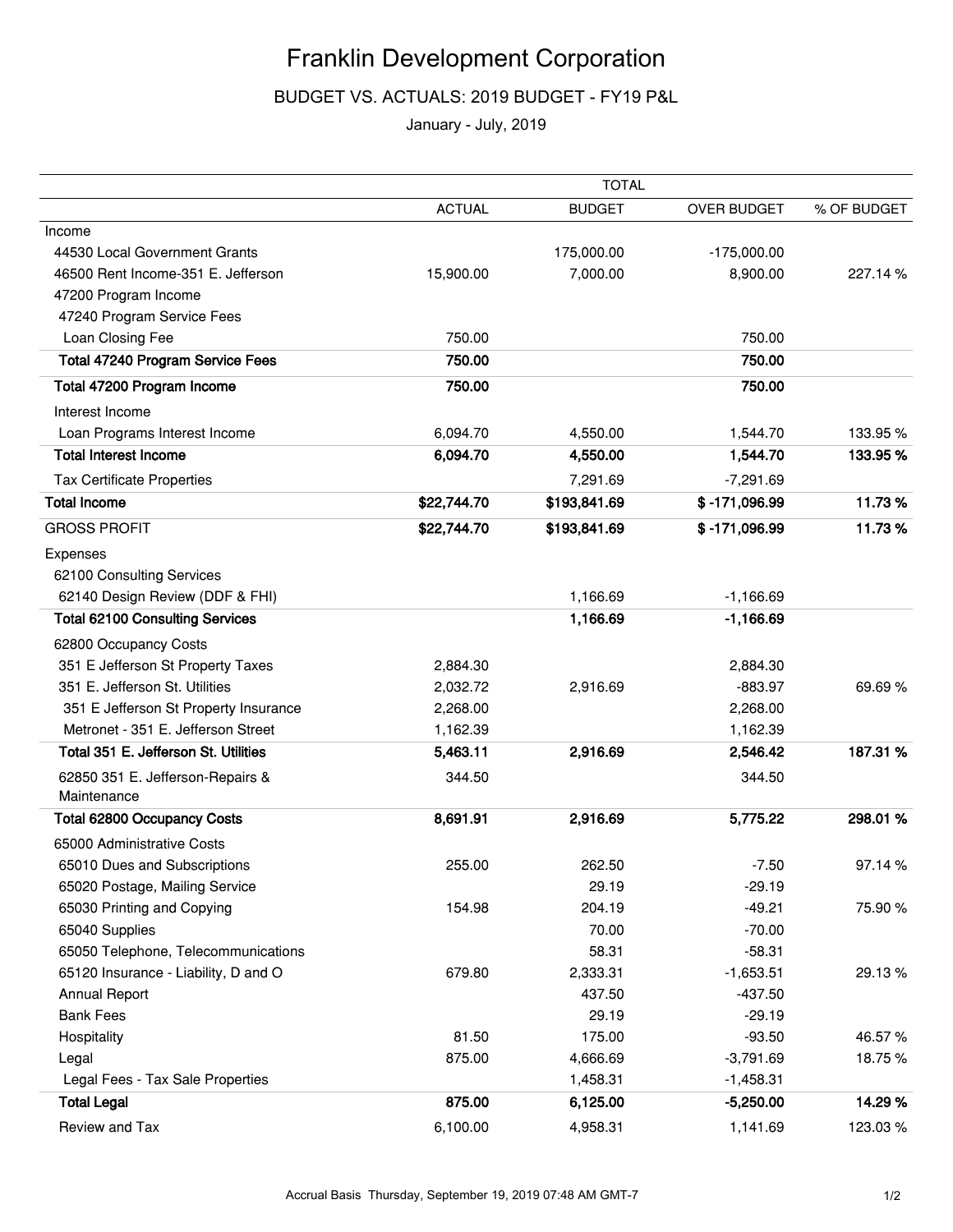|                                                   | <b>TOTAL</b>    |               |                 |             |
|---------------------------------------------------|-----------------|---------------|-----------------|-------------|
|                                                   | <b>ACTUAL</b>   | <b>BUDGET</b> | OVER BUDGET     | % OF BUDGET |
| <b>Training and Support</b>                       |                 | 145.81        | $-145.81$       |             |
| Website and QuickBooks Online                     | 420.00          | 525.00        | $-105.00$       | 80.00%      |
| <b>Total 65000 Administrative Costs</b>           | 8,566.28        | 15,353.31     | $-6,787.03$     | 55.79 %     |
| 66000 Personnel Costs                             |                 |               |                 |             |
| <b>Salaries and Wages</b>                         |                 | 7,291.69      | $-7,291.69$     |             |
| Payroll Expenses for Tara Ricke                   | 167.68          |               | 167.68          |             |
| <b>Total Salaries and Wages</b>                   | 167.68          | 7,291.69      | $-7,124.01$     | 2.30%       |
| <b>Total 66000 Personnel Costs</b>                | 167.68          | 7,291.69      | $-7,124.01$     | 2.30 %      |
| CFMG Commercial Facade Matching G                 |                 |               |                 |             |
| CFMG 2017-01 EMRY                                 | 1,179.63        |               | 1,179.63        |             |
| CFMG 2017-02 URBAN AIR                            | 1,163.00        |               | 1,163.00        |             |
| CFMG 2017-16 DEAN 2                               | 1,400.00        |               | 1,400.00        |             |
| CFMG 2018-03 FRECHETTE 951                        | 5,659.50        |               | 5,659.50        |             |
| CFMG 2018-04 FRISCHE                              | 10,633.80       |               | 10,633.80       |             |
| <b>CFMG 2018-05 HAGAN</b>                         | 6,288.00        |               | 6,288.00        |             |
| <b>CFMG 2018-07 HALIK</b>                         | 9,347.62        |               | 9,347.62        |             |
| CFMG 2018-08 JURGENSEN                            | 242.50          |               | 242.50          |             |
| CFMG 2019-02 WOOD                                 | 6,438.56        |               | 6,438.56        |             |
| <b>Total CFMG Commercial Facade Matching</b><br>G | 42,352.61       |               | 42,352.61       |             |
| <b>Credit Report</b>                              | 215.00          | 175.00        | 40.00           | 122.86%     |
| Direct Investment                                 |                 |               |                 |             |
| DI 2018-05 PARIS                                  | 41,527.70       |               | 41,527.70       |             |
| DI 2019-01 FRECHETTE                              | 251,685.00      |               | 251,685.00      |             |
| <b>Total Direct Investment</b>                    | 293,212.70      |               | 293,212.70      |             |
| Loan Program Servicing Fees                       | 1,880.00        | 1,166.69      | 713.31          | 161.14 %    |
| Programs & Development                            |                 |               |                 |             |
| <b>Annual Meeting Expense</b>                     |                 | 204.19        | $-204.19$       |             |
| <b>Total Programs &amp; Development</b>           |                 | 204.19        | $-204.19$       |             |
| Property Tax Expense                              | 641.30          |               | 641.30          |             |
| RRLF 2016-02 WILLIS (80% Grant)                   | $-15,280.00$    |               | $-15,280.00$    |             |
| RRLF 2017-06 LISTNER (50% Grant)                  | $-8,235.70$     |               | $-8,235.70$     |             |
| RRLF 2018-03 HUBLER (80% Grant)                   | $-16,000.00$    |               | $-16,000.00$    |             |
| RRLF 50% Grants                                   | 12,355.05       |               | 12,355.05       |             |
| RRLF 80% Grants                                   | 32,000.00       |               | 32,000.00       |             |
| RRLF 90% Grants                                   | 18,000.00       |               | 18,000.00       |             |
| <b>Total Expenses</b>                             | \$378,566.83    | \$28,274.26   | \$350,292.57    | 1,338.91 %  |
| NET OPERATING INCOME                              | $$-355,822.13$  | \$165,567.43  | $$ -521,389.56$ | $-214.91%$  |
| <b>NET INCOME</b>                                 | $$ -355,822.13$ | \$165,567.43  | $$ -521,389.56$ | $-214.91%$  |

ċ